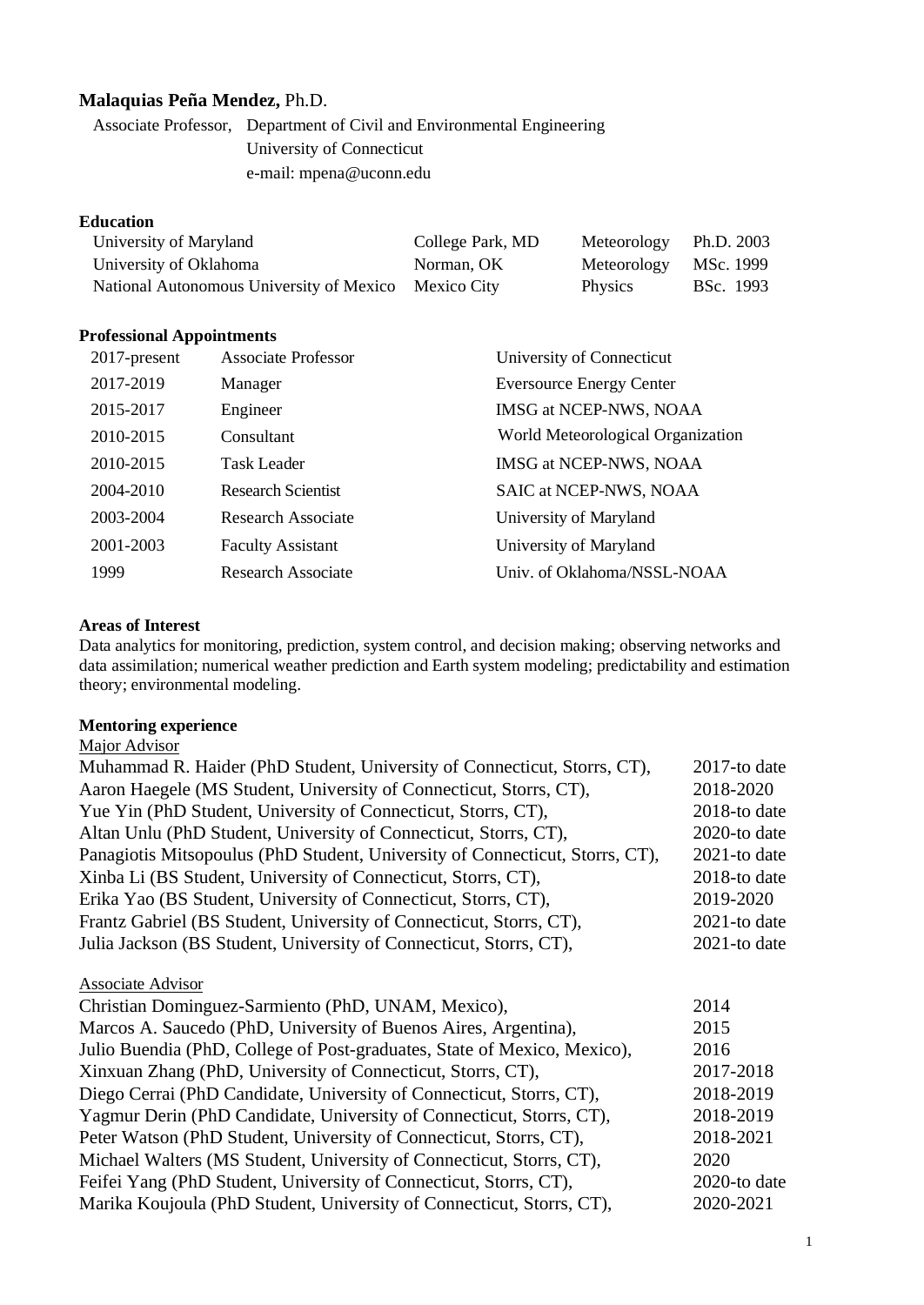Ismael Guidson (PhD Student, Universidade Federal de Campina Grande, Brazil), 2019-to date

| <b>Educational program direction</b>                                            |            |
|---------------------------------------------------------------------------------|------------|
| Power Grid Modernization Certificate (Graduate, Online)                         |            |
|                                                                                 |            |
| <b>Teaching experience</b>                                                      |            |
| Quantitative Methods for Engineers (Graduate, UConn, Storrs)                    | Since 2021 |
| Engineering Economics (Undergraduate, UConn, Storrs)                            | Since 2019 |
| Predictive Analytics for Engineers and Scientists (Graduate, UConn, Storrs)     | Since 2018 |
| Environmental Modeling (Undergraduate, UConn, Storrs)                           | Since 2017 |
| Fluid Mechanics (Undergraduate, UConn, Storrs)                                  | 2017       |
| Lectures on probabilistic forecast and its verification (UMD, College Park, MD) | 2010-2016  |
| Ensemble modeling and probabilistic forecasts for meteorologist                 | 2014       |
| Numerical weather and climate prediction for meteorologists                     | 2012       |

# **Awards**

Fulbright Brazil-U.S. Scholar Award; Project title: Ensemble prediction for urban areas"; Period of award: 07/2019-08/2020.

#### **Recent grants**

| Eversource Energy Inc.                                                                                                                                                        | 08/2020-07/2022     |
|-------------------------------------------------------------------------------------------------------------------------------------------------------------------------------|---------------------|
| Title: Fine resolution nowcasting of PV and Loads in Distribution Grids                                                                                                       | \$280,000           |
| Eversource Energy Inc.                                                                                                                                                        | 10/2019-09/2021     |
| Title: Weather and Waves Modeling Research for Offshore Wind Projects                                                                                                         | \$245,000           |
| NSF Industry-University Cooperative Research Center -Phase 1<br>Five-University Cooperative Center: ASU, SIU, AU, UConn, USC<br>Title: Network-Embedded Smart and Safe Things | 05/2019<br>\$15,000 |
| GAANN, U.S. Department of Education                                                                                                                                           | 10/2018-09/2021     |
| Title: Addressing Aging Infrastructure: From Components to Networks                                                                                                           | \$746,250           |
| <b>NOAA Climate Program Office</b>                                                                                                                                            | 2016-2017           |
| Title: "An NCEP Monthly Global Ensemble Forecast System"                                                                                                                      | \$340,000           |

#### **Contribution to grants**

NSF PIRE: Taming Water in Ethiopia: An Interdisciplinary Approach to Improve Human Security in a Water-Dependent Emerging Region. \$4,274,944. PI: Emmanouil Anagnostou Role: Collaborator

# **Professional Experience**

Software engineering for Earth System modeling

Contributed to algorithm development and evaluation of the NOAA Next Generation Unified Global Coupled System (NGGPS), which consisted of 6-components atmosphere, land, ocean, ice, ocean waves and aerosols. Developed core algorithms to extend the model integrations of the NCEP Global Ensemble Forecasts System (GEFS). Designed a two-tier atmosphere-ocean scheme for this system. Developed algorithms for model evaluation of the 3-components oceanland-atmosphere coupled Climate Forecast System versions 1 and 2.

End-to-end numerical prediction product development

Managed tasks for the generation, postprocessing and validation of probabilistic numerical forecasts. Developed new techniques for uncertainty estimation of atmospheric variables. Conducted applied research on data assimilation to address issues of model errors and issues with ad hoc prescription of state's initial uncertainty.

Global and collaborative projects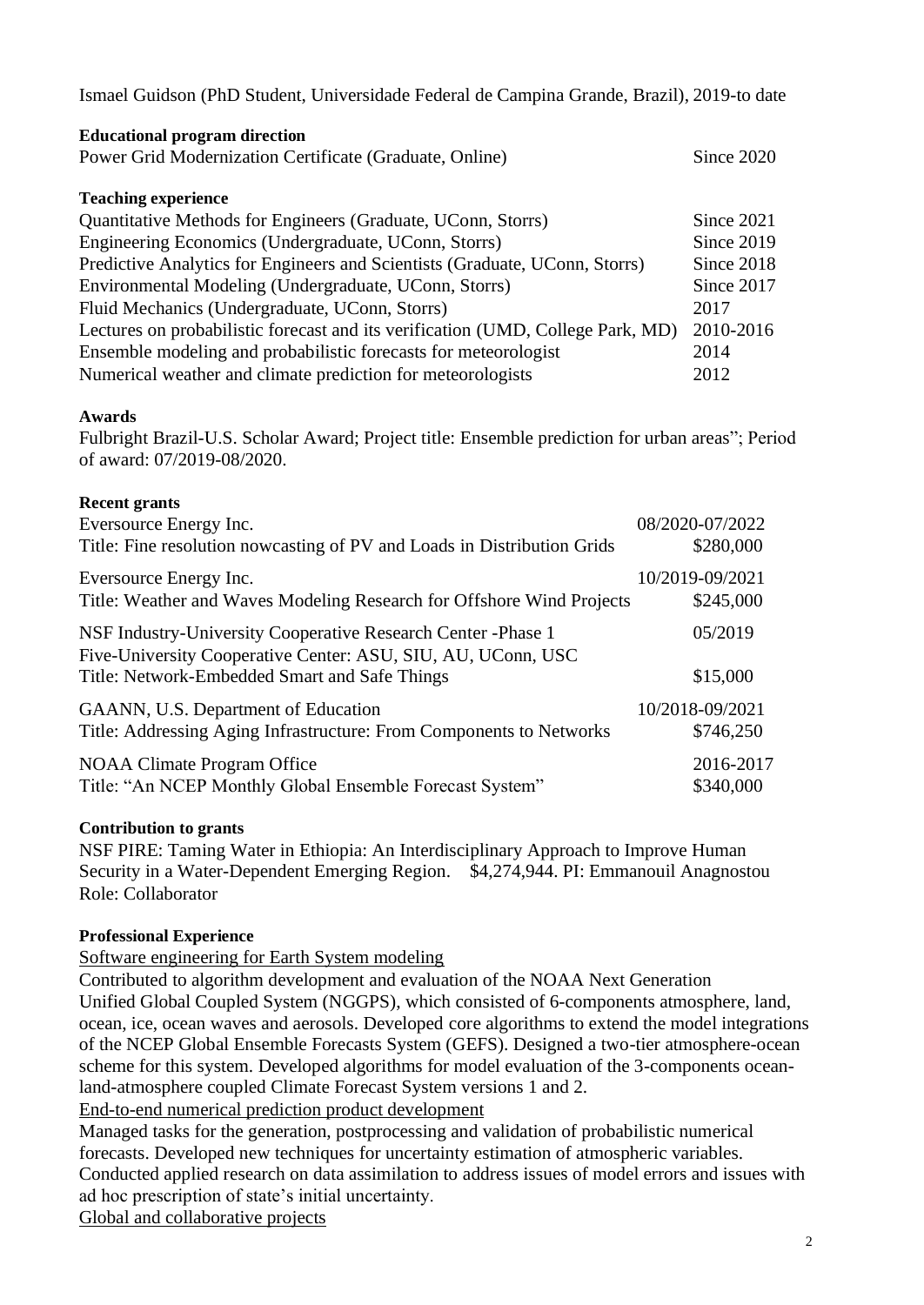Experience with large, strategic complex projects involving multiple institutions. Experience on planning, techno-economics assessments. Examples: Eversource Energy Center Management's Grid Modernization project, The International Multi-Model Ensemble (NCEP, ECMWF, UKMet Office, MeteoFrance; 2011). Contributed to subtasks in the North-American Multi-Model Ensemble (NCEP, NCAR, NASA, GFDL, Canadian Meteorological Center), and the NOAA Unified Global Coupled System projects.

Observing field campaigns

The Pan-American Sounding Network for Climate Studies (1997), participated in various observing field campaigns in the SW U.S. and NW Mexico during the North American Monsoon period (July- August) in 1996 and 1999. A stint participation in the North American Monsoon Experiment (2004) project as a forecaster assistant in Tucson, AZ during the observing campaign. Managed a special sounding network from Mexico to Peru during the El Niño event of 1997. Participant in the THORPEX Field Campaigns 2010-2014. Serving as a co-chair of the THORPEX North American regional committee starting in 2010.

# **Publications in refereed journals**

36. Jankov, I., S. Gregory, S. Ravela, Z. Toth, M. Peña, 2021: Partition of Forecast Error into Positional and Structural Components. Advances in Atmospheric Sciences, 38, 1012-1019. 35. da Rocha, R.L., D. D. Pinto, F.D. Silva, H.B. Gomes, H.B. Gomes, R. L. Costa, M. P. Pereira, M. Peña, C. Coelho, D. L. Herdies, 2021: An Empirical Seasonal Rainfall Forecasting Model for the Northeast Region of Brazil. Water, 31, 1631.

34. Li, X., P. Mitsopoulos, Y. Yin, and M. Peña, 2021: SARAL-AltiKa Wind and Significant Wave Height for Offshore Wind Energy applications in the New England Region. *Remote Sensing***, 13***,* 57.

33. Feng, J., Z. Toth, M. Peña, S. Ravela, 2020: A New Measure of Ensemble Central Tendency. Weather and Forecasting 35 (3), 879-889.

32. Feng, J., Z. Toth, M. Peña, J. Zhang, 2020: Partition of Analysis and Forecast Error Variance into Growing and Decaying Components. Quarterly Journal of the Royal Meteorological Society. Online early release view: https://doi.org/10.1002/qj.3738

31. Lillo, S., D. Parsons, M. Peña, 2019: Dynamics behind a record-breaking trough over Mexico and internal atmospheric variability during El Niño. Bulletin Amer. Meteorol. Soc. Online version available at DOI 10.1175/BAMS-D-18-0331.1.

30. Li, W., Y. Zhu, X. Zhou, D. Hou, E. Sinsky, C. Melhauser, M. Peña, R. Wobus, H. Guan, 2018: Evaluating the MJO Prediction skill from Different Configurations of NCEP GEFS Extended Forecast. Climate Dynamics. 52, 4923-4936.

29. Ping Liu, Yuejian Zhu, Qin Zhang, Jon Gottschalck, Minghua Zhang, Christopher Melhauser, Wei Li, Hong Guan, Xiaqiong Zhou, Dingchen Hou, Malaquias Peña, Guoxiong Wu, Yimin Liu, Linjiong Zhou, Bian He, Wenting Hu, Raymond Sukhdeo, 2018: Climatology of tracked persistent maxima of 500-hPa geopotential height, Climate Dynamics, 51, 701-717.

28. Yuejian Zhu, Xiaqiong Zhou, Wei Li, Dingchen Hou, Christopher Melhauser, Eric Sinsky, Malaquias Peña, Bing Fu, Hong Guan, Walter Kolczynski, Richard Wobus, Vijay Tallapragada, 2018: Towards the Improvement of Sub‐Seasonal Prediction in the NCEP Global Ensemble Forecast System (GEFS), J. Geophys. Res., 123, 6732-6745.

27. Yuejian Zhu, Xiaqiong Zhou, Malaquias Peña, Wei Li, Christopher Melhauser, Dingchen Hou, 2017: Impact of sea surface temperature forcing on weeks 3 and 4 forecast skill in the NCEP Global Ensemble Forecasting System, Weather and Forecasting, 32, 2159-2174.

26. Julio Cesar Buendia-Espinoza, Paulino Perez-Rodriguez, Juan Manuel Gonzalez-Camacho, Sergio Perez-Elizalde, Adolfo Exebio-Garcia, Michel Rosengaus Moshinsky, Malaquias Pena, 2017: Identification of changes in the North Atlantic cyclogenesis using a Gaussian mixture model, Technologies y Ciencias del Agua, 8, 5-18.

25. Jie Feng, Zoltan Toth, Malaquias Peña, 2017: Spatially extended estimates of analysis and short-range forecast error variances, Tellus A, 69, 1-13.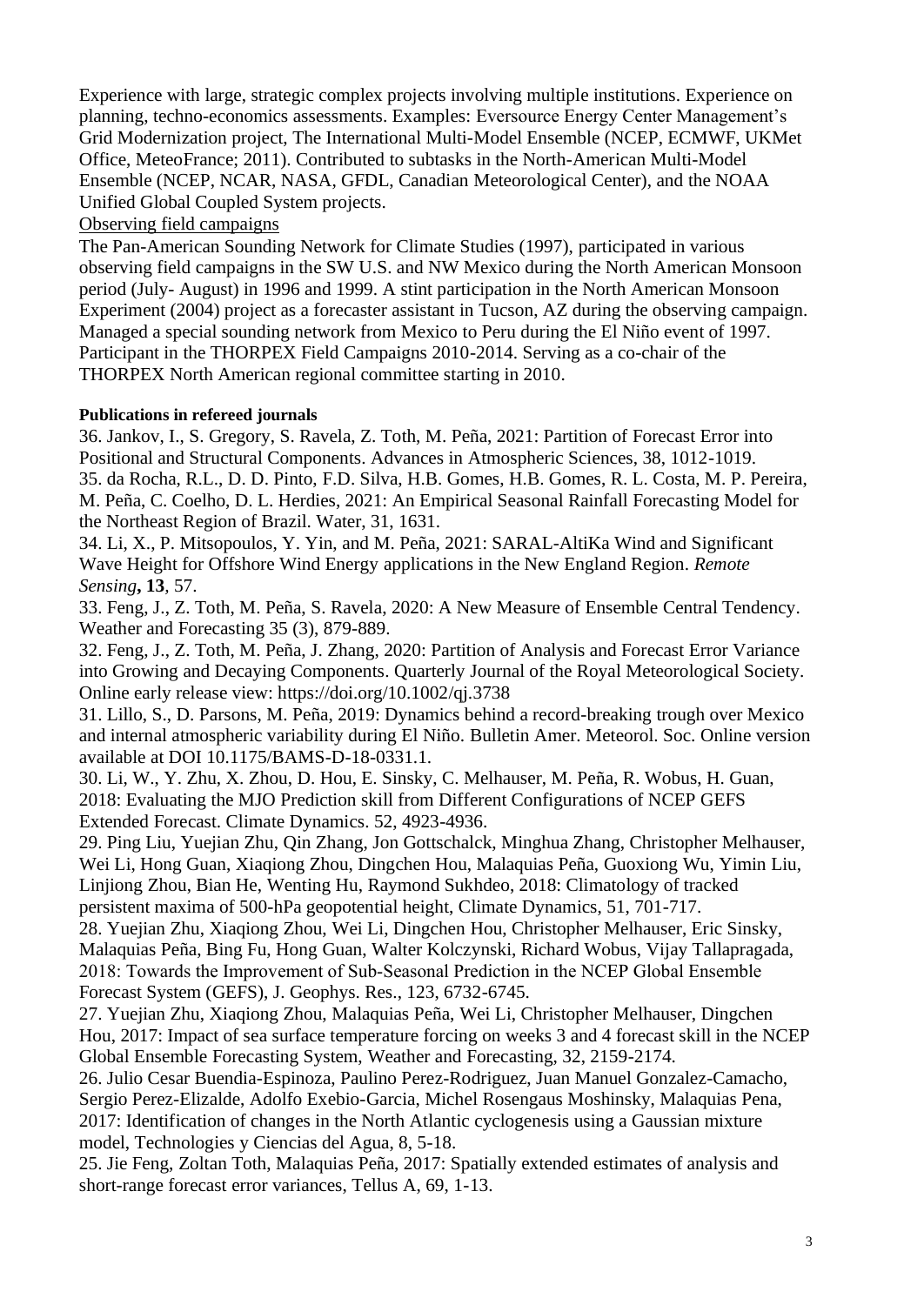24. Barradas, A., E. Kalnay, M. Peña, A. Bozorg-Magham, S. Motesharrei, 2017: Driver of the locally coupled ocean-atmosphere anomalies. Climate Dynamics, 48, 2153-2172.

23. S. Majumdar, E. Chang, M. Peña, R. Tatusko, Z. Toth, 2015: Planning the next decade of coordinated research on minutes-to-seasonal predictions of high-impact weather. Bull. Amer. Meteor. Soc., 96, 461-464.

22. A. Robertson, A. Kumar, M. Peña, F. Vitart, 2015: International Conference on Sub-seasonal to seasonal prediction. Bull. Amer. Meteor. Soc., 96, ES49-ES53.

21. Peña, M. and Z. Toth, 2014: Estimating analysis and forecast error variances. Tellus A. 66, 21767.

20. B. Kirtman et al. M. Peña, 2014: The National Multi-Model Ensemble. Bull. Amer. Meteor. Soc., 95, 585-601.

19. J. Ma, Y. Zhu, D. Hou, X. Zhou, M. Peña, 2014: Ensemble Transform with 3D Rescaling Initialization Method. Mon. Wea Rev., 142, 4053-4073.

18. S. Saha et al. M. Peña, 2014: The NCEP Climate Forecast System Version 2. Journal of Climate. 27, 2185-2208.

17. E. Chang, M. Peña, Z. Toth, 2013: International Research Collaboration in High-Impact Weather Prediction. Bull. Amer. Meteor. Soc., 94, ES149-ES151.

16. D. Hou, et. al. M. Pena, Bo Cui, 2013: Climatology-Calibrated Precipitation Analysis at Fine Scales: Statistical Adjustment of Stage IV towards CPC Gauge Based Analysis. J. Hydrometeorol., 14, 2542-2557.

15. E. Becker, H. van den Dool, and M. Peña, 2013: Short-term climate extremes: prediction skill and predictability. J. Climate, 26, 512-531. (http://dx.doi.org/10.1175/JCLI-D-12-00177.1) 14. Peña, M., Toth, Z. and M. Wei, 2010: Controlling noise in ensemble data assimilation schemes. Mon. Wea. Rev., 138, 1502-1512.

13. Peña, M., and H. van den Dool, 2008: Consolidation of Multi-Method Forecasts by Ridge Regression: Application to Pacific Sea Surface Temperature. Journal of Climate, American Meteorological Society. J. Climate, 21, 6521–6538.

12. Toth, Z., M. Peña, A. Vinzileos, 2007: Bridging the gap between weather and climate forecasting: Research priorities for intraseasonal prediction. Bull. Amer. Meteor. Soc., 88, 1427- 1429.

11. Toth, Z. and M. Peña, 2007: Data Assimilation and Numerical Forecasting with imperfect models: The mapping paradigm. Physica D, 230, 146-158.

10. Saha, S., M. Peña, et. al., 2006: The NCEP Climate Forecast System. Journal of Climate, 19, 3483-3517. Manuscript available at http://cfs.ncep.noaa.gov

9. Peña, M. and E. Kalnay, 2004: Separating fast and slow modes in coupled chaotic systems. Non-linear Processes in Geophysics, 11,319-327.

8. Evans, E., N. Bhatti, J. Kinney, L. Pann, M. Peña, S-C Yang, E. Kalnay and J. Hansen, 2004: Rise undergraduates find that regime changes in Lorenz's model are predictable. Bulletin of the American Meteorological Society, 85, 520-524.

7. Peña, M., M. Cai and E. Kalnay, 2004a: Lifespan of sub-seasonal locally coupled anomalies. J. Climate, 17, 1597-1604.

6. Peña, M., M. Cai and E. Kalnay, 2004b: Coupling Atmospheric Anomalies with the Ocean. Bulletin of the American Meteorological Society

5. Peña, M., E. Kalnay and M. Cai, 2003: Statistics of locally coupled ocean-atmosphere anomalies. Non-linear Processes in Geophysics, 10, 245-251. European Geophysical Union. 4. Peña, M. and M.W. Douglas, 2002: Characteristics of Central American wet and dry spells during the rainy season. Monthly Weather Review, 130, 3054-3073.

3. Peña, M., E. Kalnay and M. Cai, 2001: Coupled ocean and atmosphere intraseasonal anomalies in reanalysis and AMIP data. WMO Magazine.

2. Douglas, M., M. Peña and J.L. Santos, 1998: Special Meteorological observations during ENSO 1997/1998 in the Northern Part of South America. Bull. Inst. Fr. Etudes Andines, 27, 493- 500.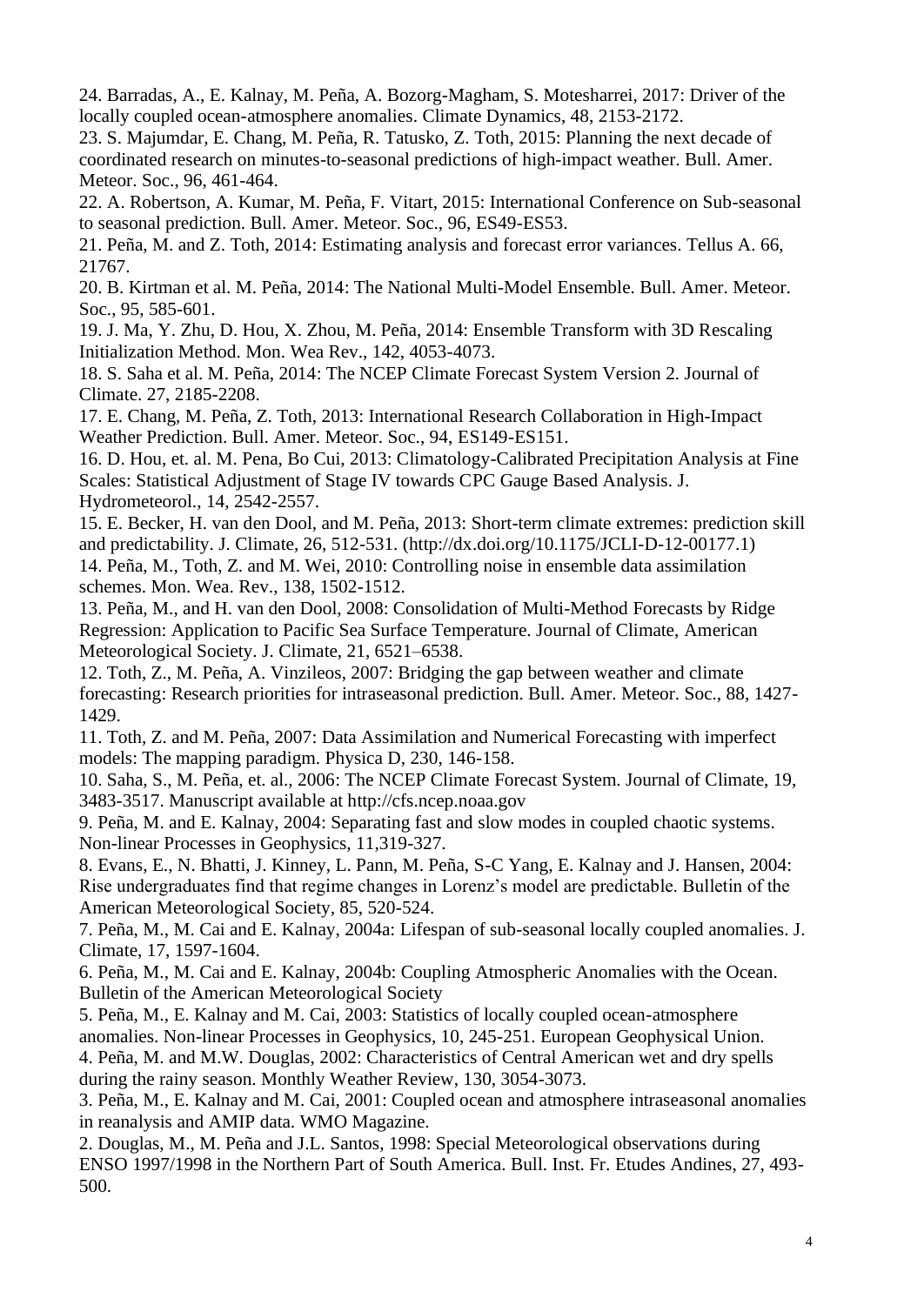1. Carmona G. and M. Peña, 1992: The application of the renormalization group to diffusion in amorphous material. Revista Mexicana de Física 38 (Suplemento 1), 212-220.

# **Book Chapters**

2. Peña, M., L-C Chen, H. van den Dool, 2019: Climate Variability and Long-Term Ensemble Predictions. In: Duan Q., Pappenberger F., Thielen J., Wood A., Cloke H., Schaake J. (eds) Handbook of Hydrometeorological Ensemble Forecasting. Springer, Berlin, Heidelberg.

1. Huiling Yuan, Zoltan Toth, Malaquias Peña, Eugenia Kalnay, 2018: Overview of weather and climate systems. In: Duan Q., Pappenberger F., Thielen J., Wood A., Cloke H., Schaake J. (eds) Handbook of Hydrometeorological Ensemble Forecasting. Springer, Berlin, Heidelberg.

# **Selected International Reports**

6. H. Yuan, P. Schultz, E.I. Tollerud, D. Hou, Y. Zhu, M. Pena, M. Charles, Z. Toth, 2019: Pseudo-precipitation: A continuous precipitation variable. NOAA Technical Memorandum OAR GSD-62. https://doi.org/10.25923/3h37-gp49

5. Penny et al. and M. Peña, 2017. Coupled Data Assimilation for Integrated Earth System Analysis and Prediction, Goals, Challenges and Recommendations. WWRP-World Meteorol. Organization. Available at [https://www.wmo.int/pages/prog/arep/wwrp/new/documents/Final\\_WWRP\\_2017\\_3\\_27\\_July.pdf](https://www.wmo.int/pages/prog/arep/wwrp/new/documents/Final_WWRP_2017_3_27_July.pdf)

4. M. Peña, 2017. Development and use of numerical seasonal prediction systems. Instituto de Geofísica del Perú. Technical Bulleting, June issue. Available

at: http://www.met.igp.gob.pe/publicaciones/Divulgacion\_PPR\_El\_Nino\_IGP\_201706.pdf 3. M. Peña and B. Mills, 2011. WMO North American Regional Committee: Annual report of activities. Available at: WWRP-WMO website.

Doc4\_4\_North\_American\_Regional\_Activities.pdf

2. M. Peña and E. Kalnay, 2002: The life span of intraseasonal atmospheric anomalies: dependence on the phase relationship with the ocean. In: Working Group on Numerical Experimentation (WGNE) Blue Book.

1. Douglas, M., M. Peña, R. Villarpando, 2000: Special observations of the low-level flow over eastern Bolivia during the 1999 atmospheric mesoscale campaign. 6<sup>th</sup> Inter, Conf. on Southern Hemisphere Meteorology and Oceanography.

# **Invited Talks**

"Numerical Weather Prediction transformations and uses for better Climate and Environmental Predictions". Stony Brooks University, Stony Brooks, NY, May 2019.

"Estimating and sampling model uncertainty in coupled NWP systems". Third RIKEN International Symposium on Data Assimilation and 7th Annual Japan Data Assimilation Workshop. Kobe, Japan, February 2017.

"Routine Diagnostics to Monitor the Next –Generation Unified Global Coupled System (UGCS) model". NOAA-Environmental Modeling System (NEMS) Workshop. College Park, MD. September, 2016d.

"Exploring ensemble generation approaches for monthly forecasts at NCEP". NOAA ESRL, Boulder, Colorado, July, 2016c.

"NCEP seasonal ensemble forecasting: the NMME and IMME projects". Seventh NCEP Ensemble User Workshop. College Park, MD., June 2016b*.*

"Global ensemble forecasts: Current research and developments". Argentine's National Meteorological Service, Buenos Aires, ARGENTINA, March 1st, 2016a.

"Development of a Monthly Global Ensemble Forecast System at NCEP". Canadian Meteorological Center, Dorval, CANADA. May 5, 2015.

"Predicting anomalies in atmosphere-ocean coupled models." Symposium of Eugenia Kalnay, AMS. Phoenix, AZ, January 2015b.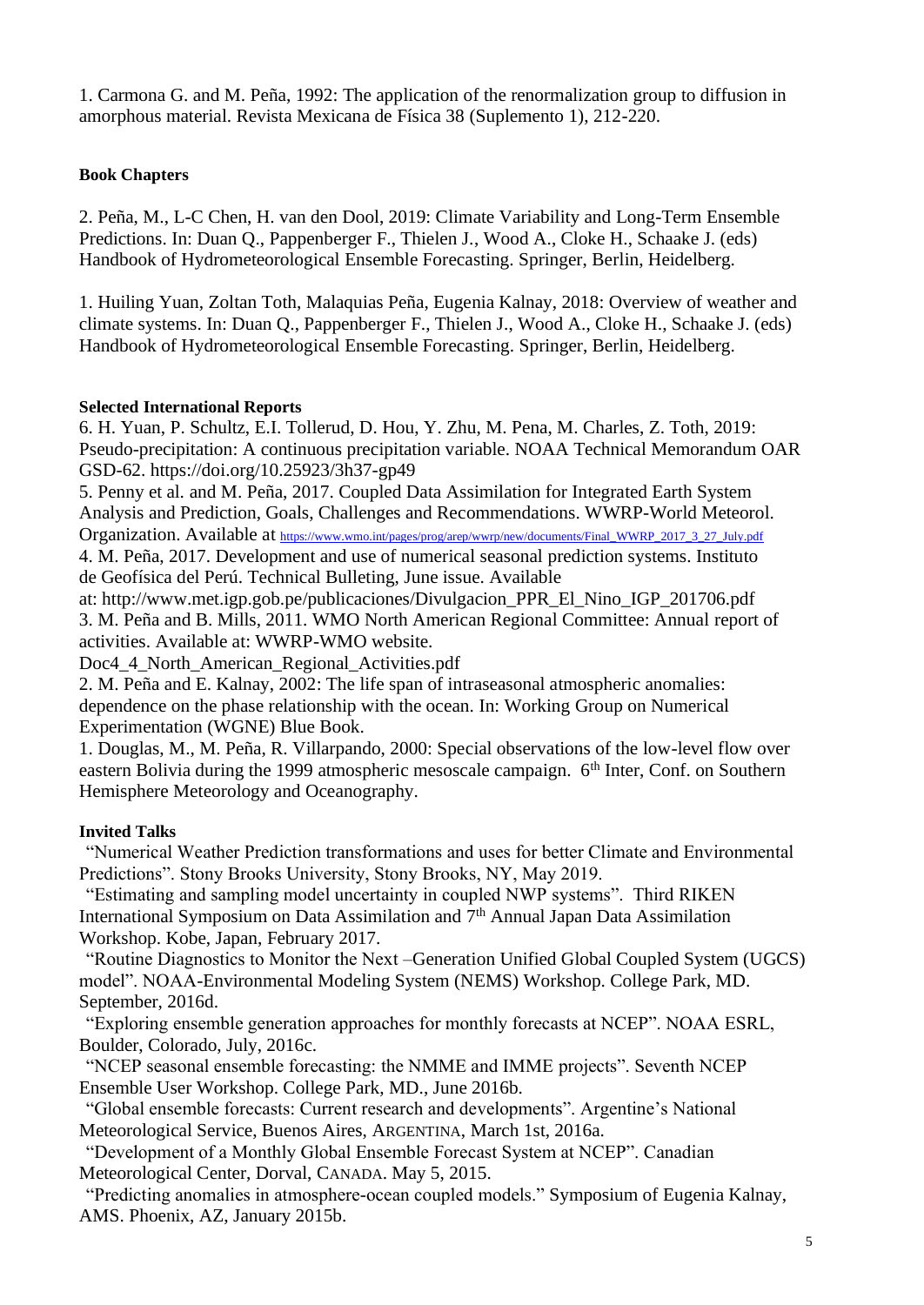"International Multi-Model Ensembles. Current research and developments" American Geophysical Union, San Francisco, CA. December 2014

"Global ensemble forecasts at NCEP: Current research and developments". At the 20<sup>th</sup> Anniversary of the CPTEC- Sao Paolo, Brazil. October 11-14, 2014.

"The Multi-Model Ensemble Prediction projects at NCEP". Technical Meeting of EUROSIP. Toulouse, France. February 2012.

#### **Selected conference papers**

M. Peña: Ensemble generation approaches in the NCEP CFSv2. AMS Annual Conference, Seattle, WA, Jan 2017.

M. Peña: Monitoring the performance of the next Climate Forecast System version 3, throughout its development stage at EMC/NCEP, San Francisco, CA, Dec. 2016*e*.

M. Peña: Coupled perturbations in the CFSv2. S2S Extreme Events Workshop, Palisades, N.Y., Dec. 2016*d*.

M. Peña: Tropical influence on the forecast skill variability in the NH. Workshop on Teleconnections. International Center for Theoretical Physics. Trieste, ITALY, October, 2016*c*.

M. Peña: EnKF perturbations in coupled models for subseasonal predictions. International Workshop on Coupled Data Assimilation. Toulouse, FRANCE, October, 2016*b*.

M. Peña: The use of the ensemble covariance matrix to propagate forecast uncertainty across

climate model components. Columbia, MD, May 2016*a*.

M. Peña: Monthly Ensemble Forecasts from the NCEP GEFS. AGU, Montreal Canada. May 4, 2015c.

M. Peña: The MJO signal in the NCEP GEFS prediction system. Symposium of Madden Julian Oscilation, AMS. Phoenix, AZ, January 2015a.

M. Peña: Ensemble generation methods and skill of subseasonal predictions in the NCEP GEFS. World Weather Open Science Conference, Montreal, Canada. August 16-21, 2014.

M. Peña and Z. Toth: An unbiased estimation of analysis and short-range forecast error variances. World Weather Open Science Conference, Montreal, Canada. August 16-21, 2014.

M. Peña: The Monthly GEFS. North American Ensemble Forecast System Workshop. Montreal, Canada. June 17-20, 2014.

M. Peña: A series of training courses on Ensemble Forecasting. Provided at the Meteorological Center in Peru. May 26-30, 2014.

M. Peña: The Extended Range Global Ensemble Forecast System at NCEP. Special Symposium on Advancing Weather and Climate Forecasts: Innovative Techniques and Applications. January 2013. Austin, TX.

M. Tippet, et al. and M. Peña: Recalibrating and Combining Ensemble Predictions. 6th NOAA Annual Climate Diagnostics and Prediction Workshop. Fort Worth, TX, 3-6 October 2011.

M. Peña: Predictions beyond 2-weeks with the NCEP Global Ensemble Forecast System (GEFS). American Geophysical Union, The Meeting of the Americas. Iguazzu, Brazil. May 2010.

#### **Service**

**Associate Editor**: Journal of Weather and Forecasting, AMS; MDPI International Journal of Modelling.

**Journal Referee:** Nature, Quarterly Journal of the Royal Meteorological Society, Journal of Climate, Weather and Forecasting, Monthly Weather Review, Atmosphere, Journal of Non-linear Processes in Geophysics, Journal of Geophysics Letters, Advances in Atmospheric Sciences, Atmosfera, Ocean.

**Reviewer:** NCEP internal reviewer, NOAA Program for Climate Research.

# **Workshop organizer:**

Annual Summit on Grid Modernization, Storrs, CT, 2019

Workshop on Grid Modernization, Storrs, CT, 2018

US THORPEX-Legacy Planning Meeting, Silver Spring, MD, June 2014

Sixth NCEP Ensemble Users Workshop, College Park, MD, March 2014,

International Conference on Subseasonal forecasting, College Park, MD, October 2013